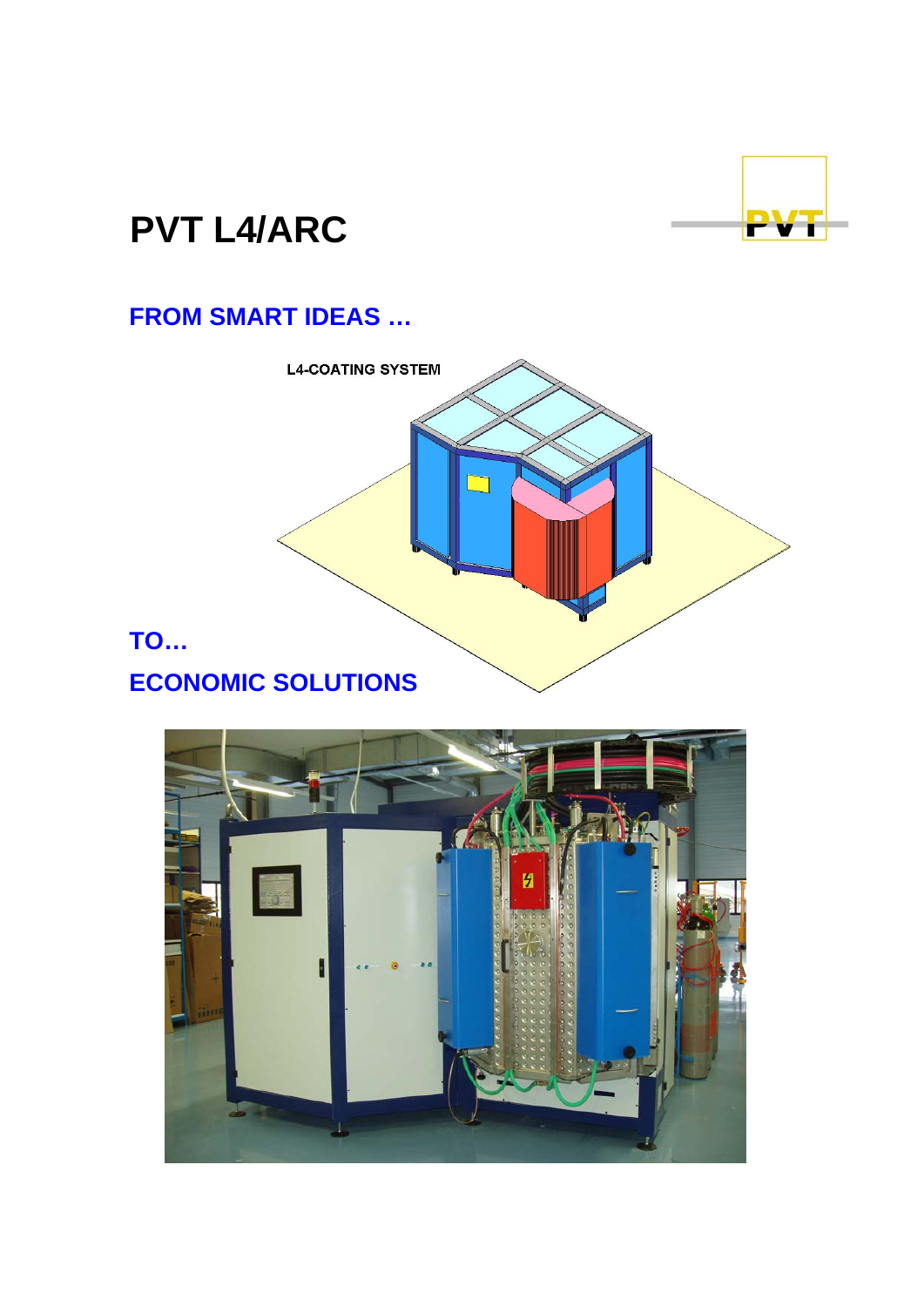The PVT L4/ARC is a large size vacuum coating system with multiple large area arc evaporators. It is specifically designed for the deposition of high performance metallurgical coatings, such as titanium nitride (TiN and Ti<sub>2</sub>N), titanium carbonitride (TiC,N) and aluminium titaniumnitride (AlTiN) and many others. Such coatings are evaporated onto a variety of tools, wear components and consumer products. Not interrupting the vacuum, a PLC (Polymer – Like – Carbon) coating can be deposited on top of such hard coatings to reduce the friction.

The PVT L4/ARC is characterized by:

- Robust system designed for the rigorous production environment using sophisticated vacuum coating technologies.
- Rugged construction marked by an extremely advanced highly refined design.
- Extreme reliability based on intelligent straightforward design and construction.
- The broadest spectrum of coatings and coating technology available in a single system at the lowest possible cost.
- Fully automatic, computer controlled, closed loop process control providing process repeatability, reliability and a user-friendly environment.
- The coatings industry's first "Plug and Play" deposition system. No costly add-ons require
- The coating industry's broadest capabilities in the smallest footprint.
- Profitable runs available the same day the system arrives, quick and simple installation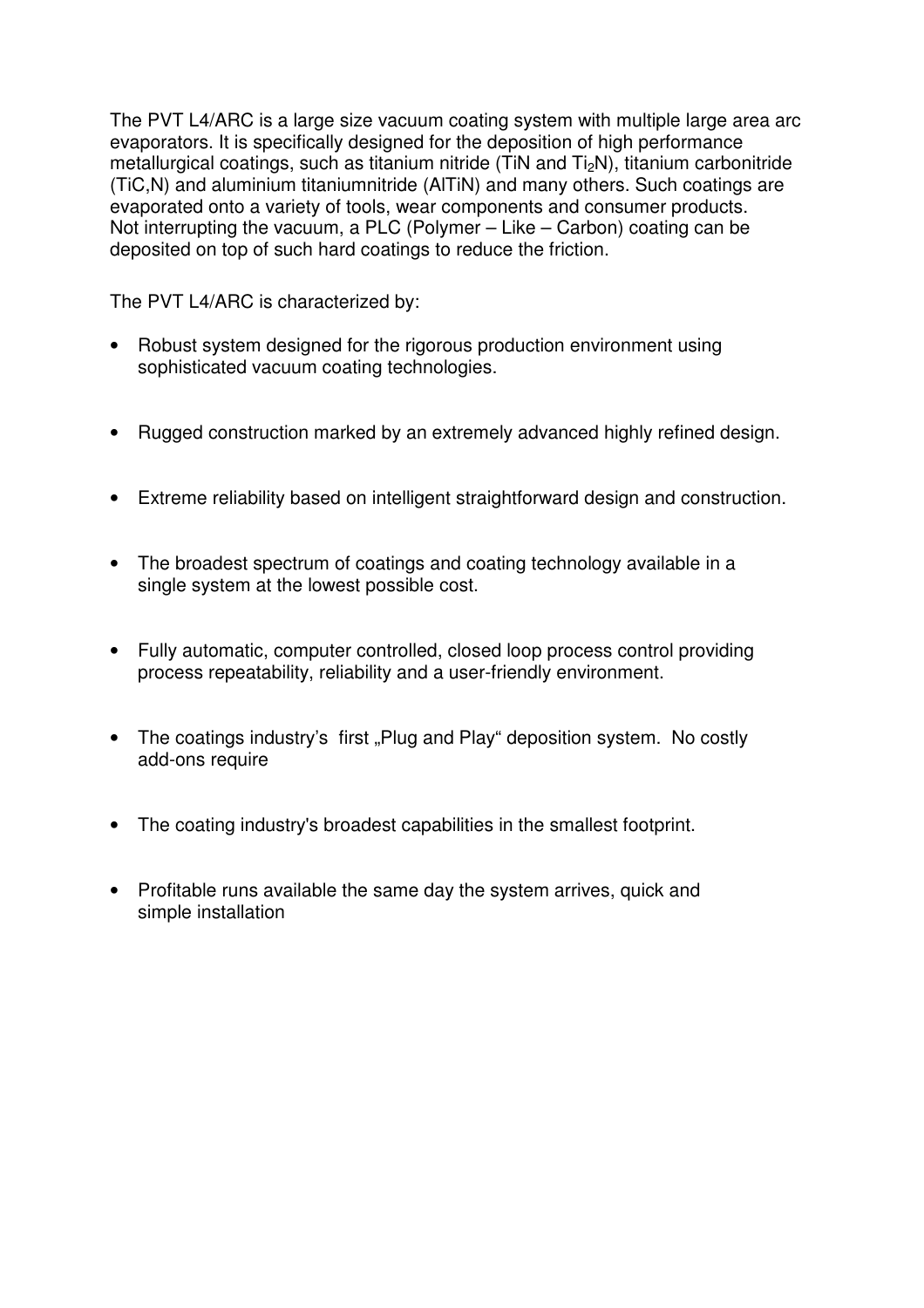#### **TECHNICAL HIGHLIGHTS of the PVT L4/ARC**

#### **Patented magnetic arc confinement MAC**

Improved target utilization Drastically reduced macro-particle emission

#### **Shorter process time**

Increased heating capabilities New and improved cleaning and etching cycles Faster deposition rates by multiple large area arc evaporators

#### **Improved coating properties**

Advanced interface formation Extremely clean process environment

#### **Improved multilayer technology**

Nanolayer technology using shutters

#### **Multiple coatings in the same batch**

Different coatings possible on the same parts with out breaking vacuum or changing targets Hard and Soft coatings deposited sequentially in-situ

#### **Improved part handling and fixturing**

Safest most maneuverable transport carts Easy to load and use carts with high load capabilities

#### **Improved software design**

Extreme ease of use Highly reproducible runs through locked processes High level of flexibility for custom tailored coating solutions Remote control and diagnostics

#### **Improved thermal management**

Improved intensive cooling Double walled construction

#### **Most reliable components**

Brand name components Clever integration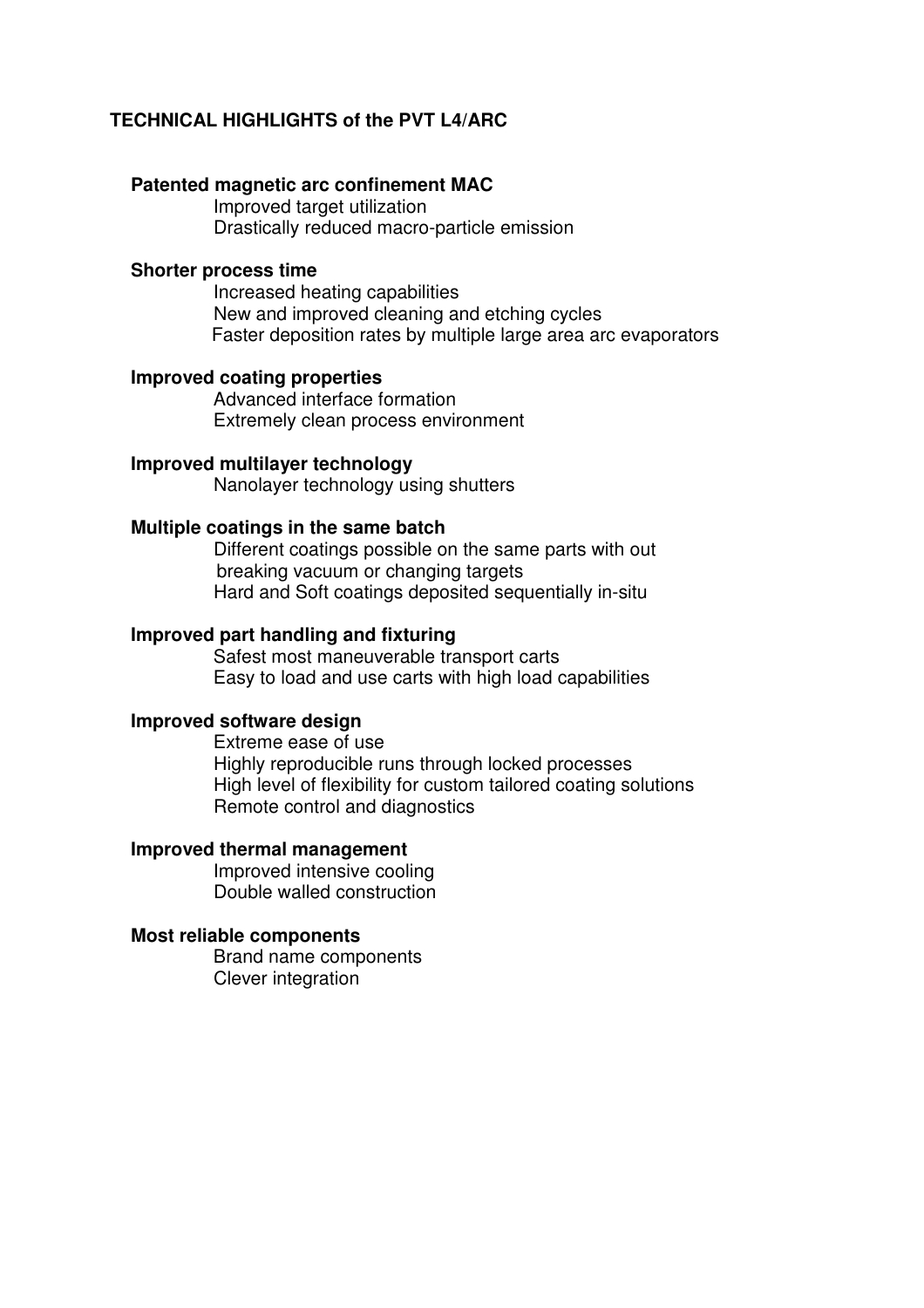### **SPECIFICATION PVT L4/ARC ARC-COATING SYSTEM**

| <b>HARDWARE</b>                          | <b>PVT L4/ARC</b>                                            |                         |  |  |
|------------------------------------------|--------------------------------------------------------------|-------------------------|--|--|
| Vacuum chamber                           | W1000xD1000xH1370 (interior dimensions)                      | 1                       |  |  |
|                                          | Volume: 1400 l                                               |                         |  |  |
|                                          | SS double wall jacket water cooled system                    |                         |  |  |
|                                          | Front loading/unloading door W1000xH1370 (opening)           |                         |  |  |
|                                          | Compact Unit including: Chamber, Chassis, Pumps,             |                         |  |  |
|                                          | <b>Control and Power Cabinet</b>                             |                         |  |  |
| Usable plasma volume                     | D=700 x H=1000 mm, volume=385 l                              |                         |  |  |
| Plasma volume for high precision coating | D=700 x H=900 mm, volume=340 l                               |                         |  |  |
| Arc cathodes                             | Cathode with Ti targets: Active area: 1030x178x18 mm         | 4                       |  |  |
|                                          | Cathode with TiAI target (30/70 pm):                         | $\overline{2}$          |  |  |
|                                          | Active area: 1030x178x18 mm                                  |                         |  |  |
|                                          | MAC control: new (arc impedance control)                     | 6                       |  |  |
|                                          | Arc power supply: Type Mag'X 210, 0-210A/5-35V, Profibus DP  | $\overline{\mathbf{4}}$ |  |  |
| <b>Shutters</b>                          | Shutters on each cathode, 2 pcs/cathode                      | $\overline{8}$          |  |  |
| Pumping                                  | Roughing pump: GEV one stage, 200 m3/h (one-way pump)        | 1                       |  |  |
|                                          | Roughing pump: Edwards two stages, 10 m3/h                   |                         |  |  |
|                                          | Turbo drag pump, Type Pfeiffer TMH 1600 l/s                  |                         |  |  |
|                                          | Valve Turbo/Chamber VAT DN 250 Al                            |                         |  |  |
|                                          | Valves DN40 KF VAT                                           | 2                       |  |  |
|                                          | Valves DN25 KF VAT                                           | $\overline{2}$          |  |  |
|                                          | Valves DN16 KF VAT                                           | $\mathbf{1}$            |  |  |
| Vacuum monitoring                        | Piezo gauge 1600-30 mbar                                     | 1                       |  |  |
|                                          | Pirani gauges: Edwards APG-M-NW 16 ST/ST                     | $\overline{2}$          |  |  |
|                                          | Penning gauge: Pfeiffer IKR 251 DN 25 IDO-KF                 | 1                       |  |  |
|                                          | Baratron gauge for process control: MKS Type 628B 1MDF2B:    | 1                       |  |  |
|                                          | DN 25 KF, 5 decades 1.0E-5 to 0.1 mbar                       |                         |  |  |
| Bias supply                              | Bias supply with integrated arc detection,                   | $\overline{1}$          |  |  |
|                                          | 50-1000V/50-15 A, 15 kW                                      |                         |  |  |
| Heating                                  | Heaters each 12 kW, total 48 kW                              | $\overline{c}$          |  |  |
| Temperature control                      | Thermocouple devices (fixed position and fixed dummy on top, | $\overline{4}$          |  |  |
|                                          | fixed position and variable size dummy on bottom)            |                         |  |  |
| Gas supply                               | Gas flow controllers (Ar/N2/C2H2): MKS 500/500/200 sccm      | $\overline{3}$          |  |  |
|                                          | Optional gas flow controller: MKS 200 or 500 sccm            |                         |  |  |
| System dimensions                        | Compact Unit: W2100xD2900xH2100 mm                           |                         |  |  |
| Control system                           | Pentium III based system                                     | 1                       |  |  |
|                                          | Touch screen interface                                       |                         |  |  |
|                                          | Completely menu driven                                       |                         |  |  |
|                                          | Modem                                                        | 1                       |  |  |
|                                          | Remote control, diagnostics and help                         |                         |  |  |
|                                          | Datalogging                                                  |                         |  |  |